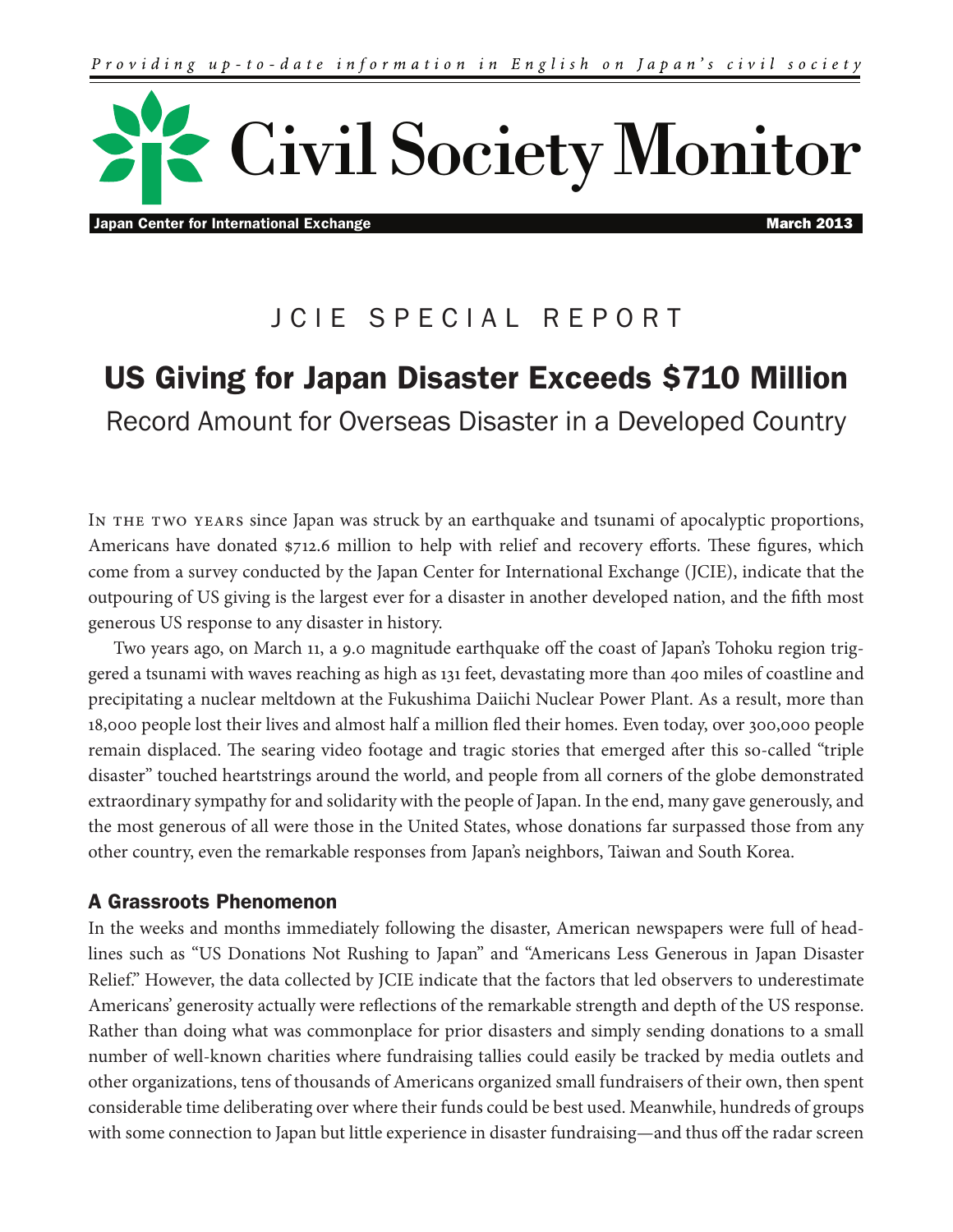

and should be considered a rough estimate. Other figures, excluding that for Japan, are from the University of Indiana's Center on Philanthropy.

of those who track disaster philanthropy decided to launch campaigns of their own so they could channel funds to Japan. As a result, while thousands of churches, schools, and community groups were conducting local fundraising campaigns, the immense scope of this outpouring was not immediately apparent.

This response reflected the strength of the grassroots ties that have developed between Japan and the United States over the past several decades. While the generosity that was shown after the Indian Ocean tsunami and the Haiti earthquake was magnified by the awareness that many of the victims were impoverished, the American response to the disaster in much wealthier Japan seems to have been

motivated more by personal ties. In many instances, fundraising campaigns were driven by people who had connections to Japan through overseas study or from working in the country through programs such as the Japan Exchange and Teaching Program, and for others it came from their affinity

for Japanese anime, sports, language, or traditional culture.

One telling indicator of the level of people-to-people ties is the fact that 65 different organizations dedicated to various aspects of US-Japan exchange raised roughly \$50 million for relief and recovery efforts. This included 40 Japan-America Societies around the country as well as dozens of other organizations that focus on intellectual, cultural, and business exchange with Japan. Even more telling is the fact that nearly 100 US cities and towns with sister cities in Japan organized fundraising campaigns, collecting more than \$2.4 million in honor of their counterparts in Japan.

#### **!e Rise of Asian-American Giving**

The prominence of Asian-Americans in the US response was especially notable. Japanese-Americans and other Asian-Americans played key roles at many of the humanitarian and philanthropic organizations that raised funds for the disaster. In addition, many Asian-American groups launched their own fundraising campaigns.

Naturally, Japanese-American organizations were particularly visible in the response. Four of these groups—the Japanese American Association of New York, the Japanese American Citizens League, the Japanese Cultural and Community Center of Northern California, and the US-Japan Council—raised over \$1 million each, and altogether the Japanese-American community in the United States collected at least \$14 million.

However, other Asian-American organizations also mobilized out of concern for those suffering in Japan. At least 40 Chinese-American and Korean-American groups were involved in fundraising activities, as well as a handful of groups for people with ties to Southeast Asia, and a number of these groups launched their own Japan relief funds.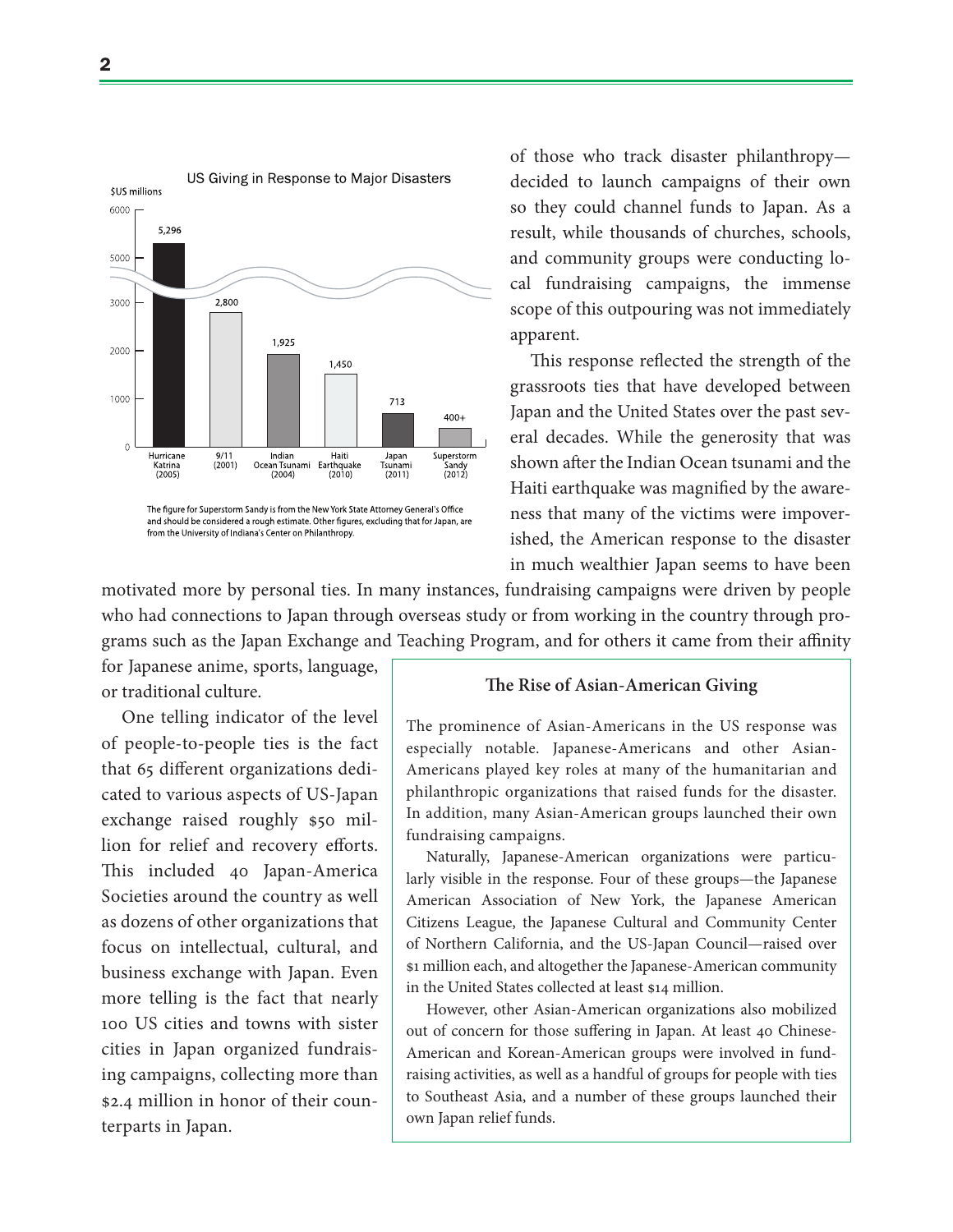## A Broad Range of Responders

One noteworthy characteristic of the US response is the extraordinary breadth and diversity of the American groups that undertook major efforts to help with Japan's disaster response. Thousands of US organizations raised funds and more than 330 played a significant role in channeling donations to Japanese groups, typically meaning that they amalgamated funds for other groups before relaying them to Japanese organizations working on the ground. Stunningly,  $47$  different groups raised more than \$1 million a piece, and 17 of those collected more than \$5 million each.

It comes as no surprise that the humanitarian organizations like the American Red Cross and Save the Children that traditionally mobilize for disaster relief raised the most, accounting for nearly 68 percent of all funds channeled to Japan and occupying 7 of the slots on the list of the top 10 fundraisers. But it also says something about the nature of philanthropy in the United States that roughly 17 percent of the funds were raised by faith-based organizations such as Samaritan's Purse, Catholic Relief Services, and the Latter-Day Saints Charities, despite the fact that Japan has relatively limited ties to the organized religions that predominate in the United States. Also, it bears noting that a new breed of philanthropic intermediaries that raise funds to distribute over-

| 1              | <b>American Red Cross</b>                                        | \$312,000,000 |
|----------------|------------------------------------------------------------------|---------------|
| $\overline{c}$ | Save the Children, USA                                           | \$26,150,000  |
| 3              | Samaritan's Purse                                                | \$23,290,000  |
| 4              | <b>Catholic Relief Services</b>                                  | \$23,000,000  |
| 5              | Mercy Corps                                                      | \$16,000,000  |
| 6              | World Vision                                                     | \$14,000,000  |
| 7              | Japan Society of New York                                        | \$13,130,000  |
| 8              | Latter-Day Saints Charities                                      | \$13,000,000  |
| 9              | United Methodist Committee on Relief                             | \$12,140,000  |
| 10             | GlobalGiving                                                     | \$10,050,000  |
| 11             | Salvation Army                                                   | \$9,900,000   |
| 12             | Americares                                                       | \$8,800,000   |
| 13             | Give2Asia                                                        | \$8,580,000   |
| 14             | United States Fund for UNICEF                                    | \$7,000,000   |
| 15             | <b>International Medical Corps</b>                               | \$6,200,000   |
| 16             | Direct Relief International/JACL                                 | \$5,980,000   |
| 17             | Church World Service                                             | \$5,100,000   |
| 18             | Japan-America Society of Hawaii                                  | \$4,450,000   |
| 19             | Sasakawa Peace Foundation USA                                    | \$4,400,000   |
| 20             | United Way Worldwide                                             | \$4,135,000   |
| 21             | Japanese Cultural and Community<br>Center of Northern California | \$4,000,000   |
| 22             | <b>International Rescue Committee</b>                            | \$3,900,000   |
| 23             | <b>Operation Blessing International</b>                          | \$3,370,000   |
| 24             | Japan Center for International Exchange                          | \$3,200,000   |
| 25             | K.I.D.S. (Kids in Distressed Situations)                         | \$3,000,000   |

largest US Fundraising Campaigns for the 3/11 Response\*

\*Estimates of funds raised in the United States as of March 2013. Some organizations raised additional funds outside of the United States.

seas for a wide range of causes—such as GlobalGiving and Give2Asia—played a much more prominent role this time than in previous overseas disasters.

## Context and Impact of US Giving

In the immediate aftermath of the disaster, a handful of American commentators with limited knowledge of Japan advised against donating because Japan is a rich country. However, they overlooked the fact that, while Japan is a rich country, its nonprofit sector is relatively poor and underfinanced. US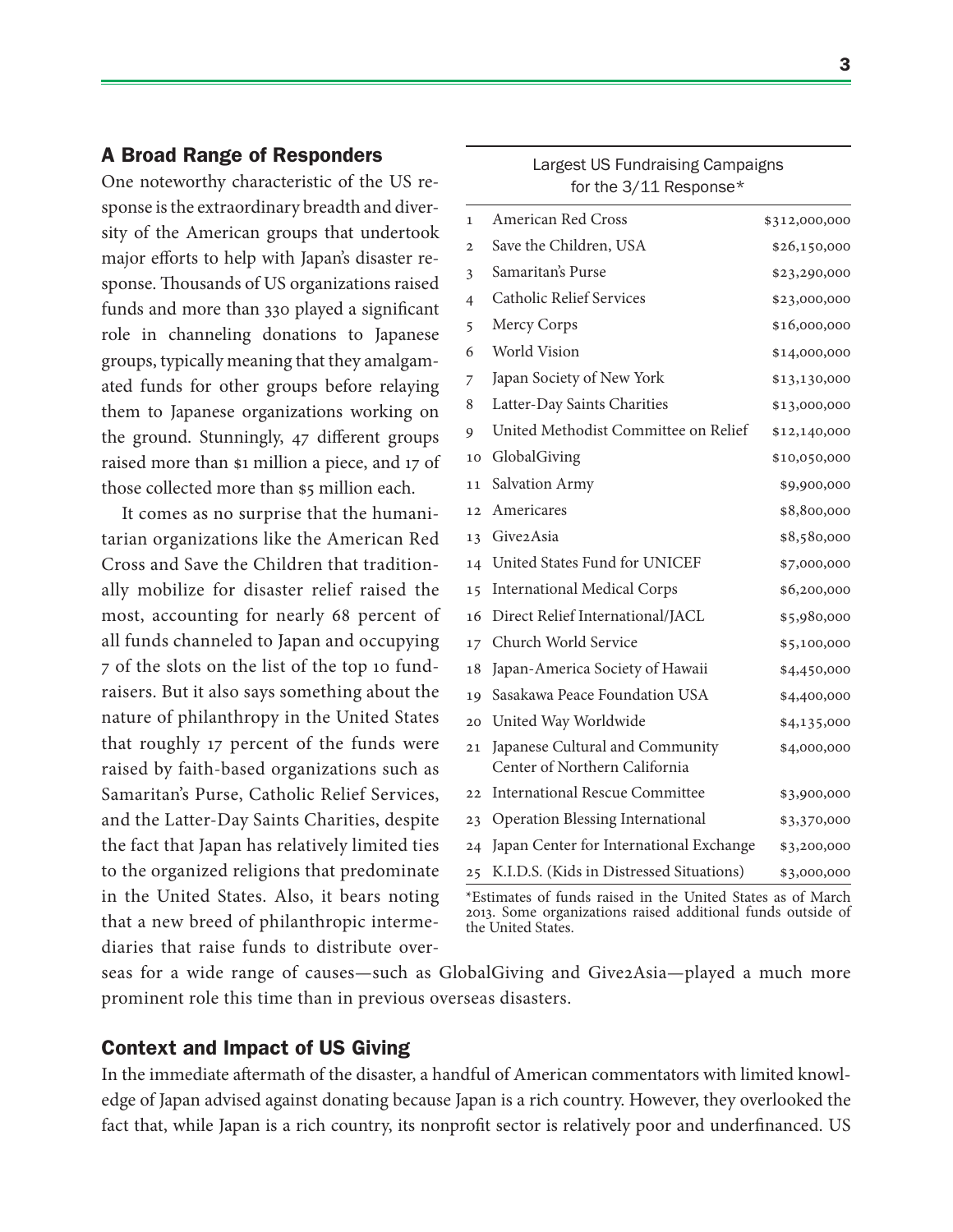donations ended up having an outsized impact precisely because the funding base of Japanese nonprofits has traditionally been so limited and because these nonprofit organizations play such a crucial role by performing services that government agencies cannot manage, thus filling the gaps in the disaster response.

Giving Japan 2012, the annual almanac that provides the most definitive data on Japanese giving, estimates that by the end of September 2012, Japan's domestic donations for the disaster response were approximately ¥600 billion (US\$6.7 billion), but nearly 85 percent of these contributions were made to national and local government agencies or to the country's traditional gienkin funds that provide cash payments directly to survivors. Only a portion of the remaining donations, some of which originated overseas, were directed for the use of nonprofit organizations.

In contrast, roughly 90 percent of the funds raised in the United States—approximately \$640 million—supported nonprofit activities. The *Giving Japan* survey probably undercounts domestic giving to nonprofits, but nonetheless, all of the data available suggest that as much as one-quarter to more than one-third of the total amount of donations available to Japanese nonprofits ultimately came from American donors, a staggering amount.

Moreover, in many cases this funding went for initiatives that were more long-term in nature rather than just emergency relief, helping to ensure that the recovery could be more sustainable. For example, 17 percent of US funding was directed toward projects designed to help rebuild community ties, 12 percent went for work involving psychosocial care and counseling, and 11 percent supported efforts that included a component of nonprofit capacity building or volunteer mobilization.

In the end, nonprofit organizations on the ground played a more prominent role in this disaster response than ever before in Japan, carrying out a wide range of activities that were beyond the capacity of government agencies to tackle. Seeing how much of the resources for their activities came from US donations, it is clear that US-Japan grassroots ties and the massive outpouring of private US giving have made significant contributions to the Tohoku region's recovery efforts.

◆ ◆ ◆